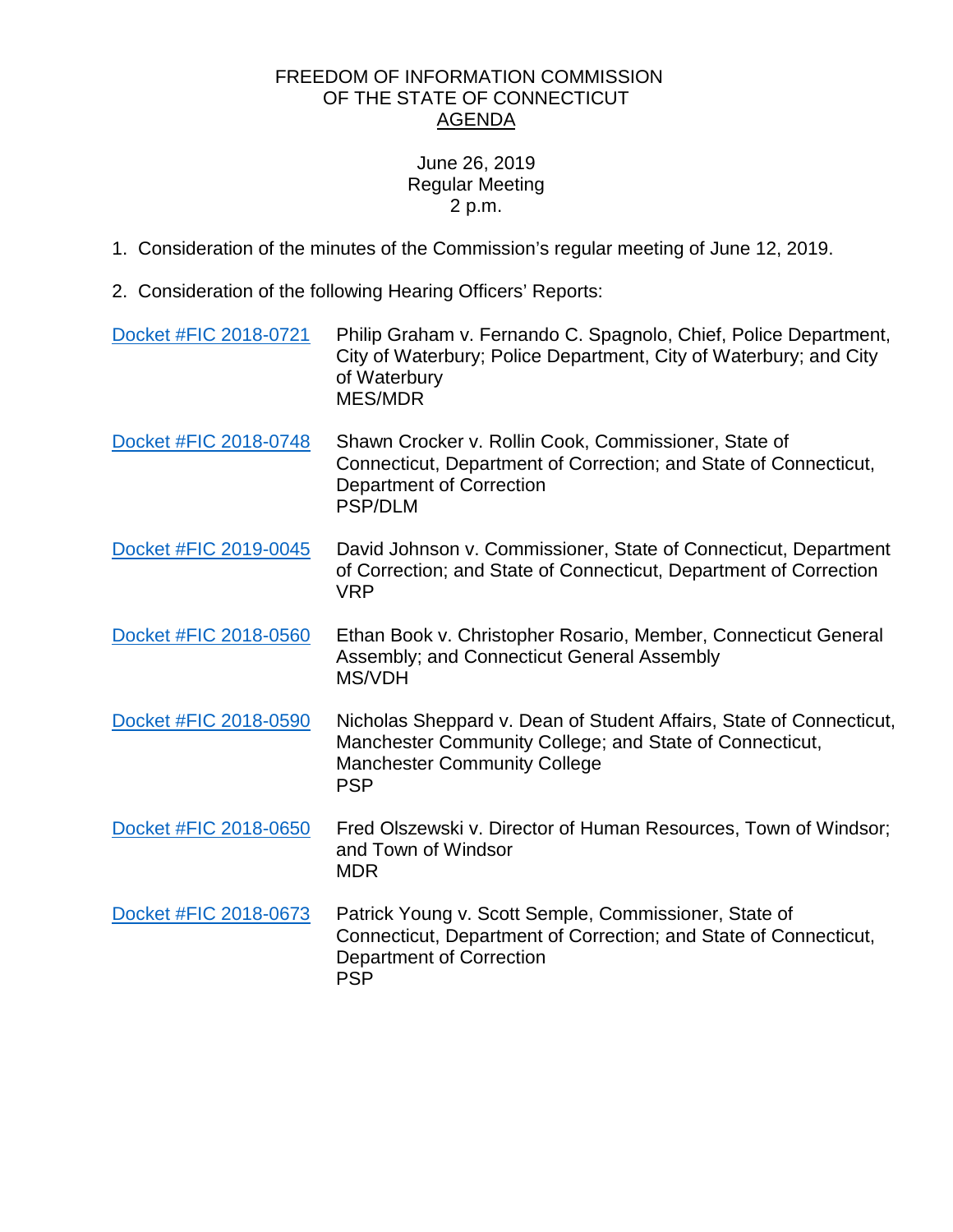| June 26, 2019         |                                                                                                                                                                                                                                                              |
|-----------------------|--------------------------------------------------------------------------------------------------------------------------------------------------------------------------------------------------------------------------------------------------------------|
| Docket #FIC 2018-0682 | Gary Chute and Sub Rosa Investigative Group LLC v.<br>Commissioner, State of Connecticut, Department of Emergency<br>Services and Public Protection; and State of Connecticut,<br>Department of Emergency Services and Public Protection<br>MES/DLM          |
| Docket #FIC 2018-0698 | Robert Raffalo v. Michael Spera, Chief, Police Department, Town of<br>Old Saybrook; Police Department, Town of Old Saybrook; and<br>Town of Old Saybrook<br><b>CPH/MDR</b>                                                                                   |
| Docket #FIC 2018-0706 | Marc Pannone v. Office of Legal Affairs, City of Stamford; and City<br>of Stamford<br><b>VDH</b>                                                                                                                                                             |
| Docket #FIC 2019-0083 | Michael Bracken Jr. v. Eric Osanitsch, Chief, Police Department,<br>Town of Windsor Locks; Police Department, Town of Windsor<br>Locks; and Town of Windsor Locks<br><b>MES/DLM</b>                                                                          |
| Docket #FIC 2019-0084 | John Goralski and the Southington Observer v. Dawn Miceli, as<br>member, Town Council, Town of Southington; Chris Palmieri, as<br>member, Town Council, Town of Southington; Town Council, Town<br>of Southington; and Town of Southington<br><b>CPH/KKR</b> |

Agenda-Regular Meeting Page 2

3. Consideration of Superior Court, Judicial District of New Britain, Memorandum of Decision dated June 10, 2019 in *Connecticut Trees of Honor Memorial, Inc. v. Connecticut Freedom of Information Commission,* Docket No. HHB-CV-17-6038816-S.

4. Consideration of Superior Court, Judicial District of New Britain, Memorandum of Decision dated June 11, 2019 in *Marissa Lowthert v. Freedom of Information Commission,* Docket Numbers HHB-CV-176041080; HHB-CV-176041081; HHB-CV-176041082; and HHB-CV-176041275.

5. Consideration of Superior Court, Judicial District of New Britain, Memorandum of Decision on Administrative Appeal dated June 12, 2019 in *Commissioner, Department of Ins. v. Freedom of Information Commission,* Docket Numbers CV 17 6039096 S and CV 17 6039097 S.

6. Consideration of Superior Court, Judicial District of New Britain, Memorandum of Decision dated June 18, 2019 in *Greenwich Emergency Medical Service, Inc. and Executive Director, Greenwich Emergency Medical Service, Inc. vs. Freedom of Information Commission,* Docket No. HHB-CV-17-6039788-S.